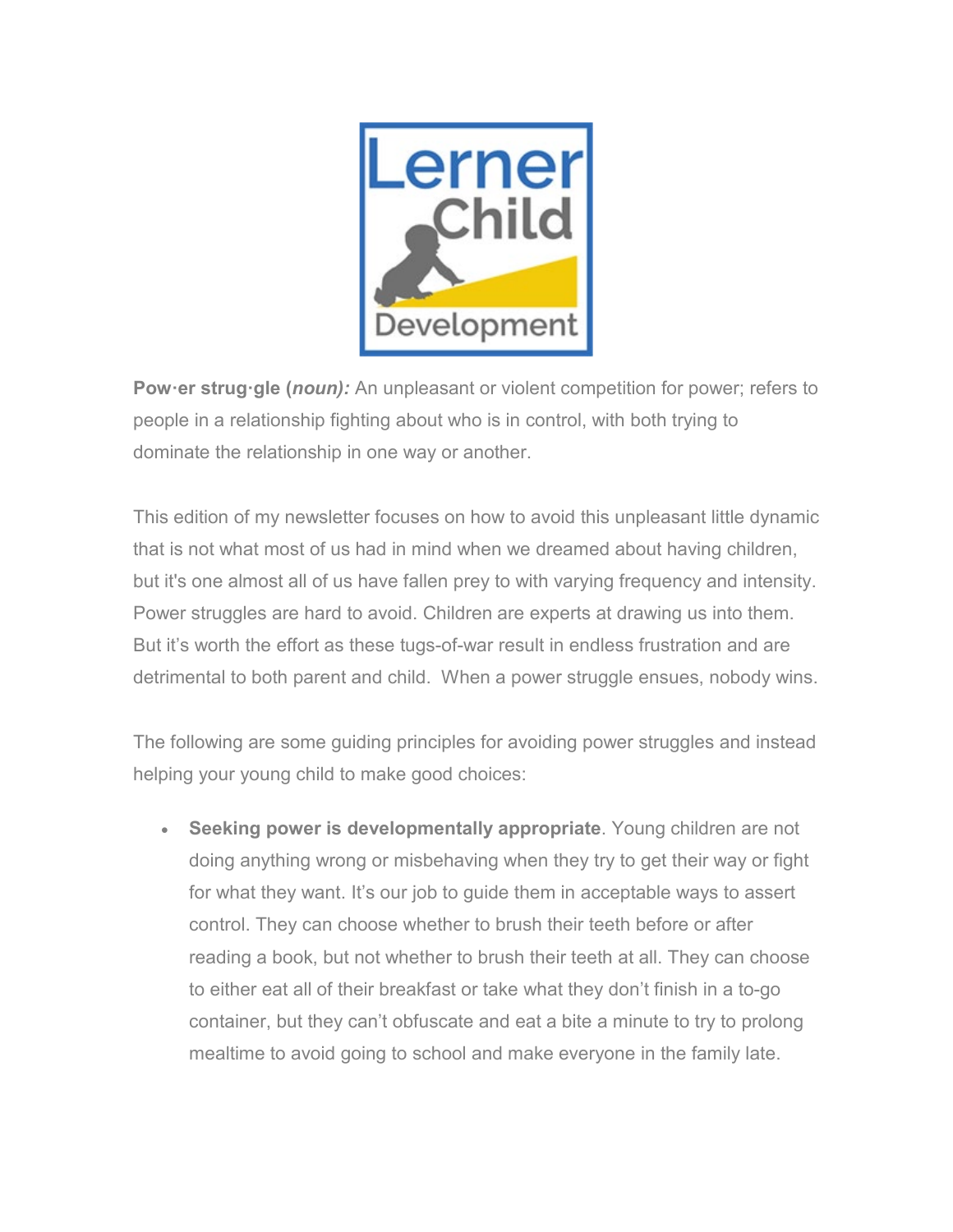- **Your job is not to control your child, nor can you control your child**. You can't make them do anything: eat, talk, pee in the potty, not call you names, not have a tantrum. Your job is guide your children to make good choices. You do that by providing clear limits and boundaries that shape their behavior.
- **Young children thrive on clear limits and boundaries**.Protracted negotiations and inconsistent expectations cause confusion and are an obstacle to children making good choices.That's why kids often do better at school or child care versus home. Group care providers run very tight ships in order to maintain a calm and safe environment.The rules and limits are crystal clear, they are not porous. There are no negotiations or "gray" areas. If they clean up their toys, they get to choose new ones. If they don't put their coat and backpack in their cubby, they don't get to be the line-leader. Knowing exactly what to expect makes children feel secure.They know what to do to be successful. This teachers them to become strategic—to make good choices that serve them well—versus relying on manipulation.
- **Don't judge a limit by your child's reaction—aka** *don't fear the tantrum***.**  Just because your child doesn't like a limit doesn't mean it's not good for her. The tantrum is just your child's way of saying she doesn't like your rule and is feeling frustrated or disappointed that she can't have what she wants. Don't expect a "thank you" for limiting your child's sugar intake, screen time, etc.
- **Don't take the bait**. Young children are highly skilled at tuning into what yanks their parents' chains and gets them in the jugular—otherwise known as "bait". While this feels so wrong, and exasperating, children are just trying to figure out how to gain the control they so desperately want and yet have so little of. Any reaction from you puts them in the driver's seat and reinforces the behavior, even if your response is negative (which is naturally confounding to parents). The best way to respond to bait? Ignore it. Behaviors that don't get a reaction tend to decrease. This doesn't mean you